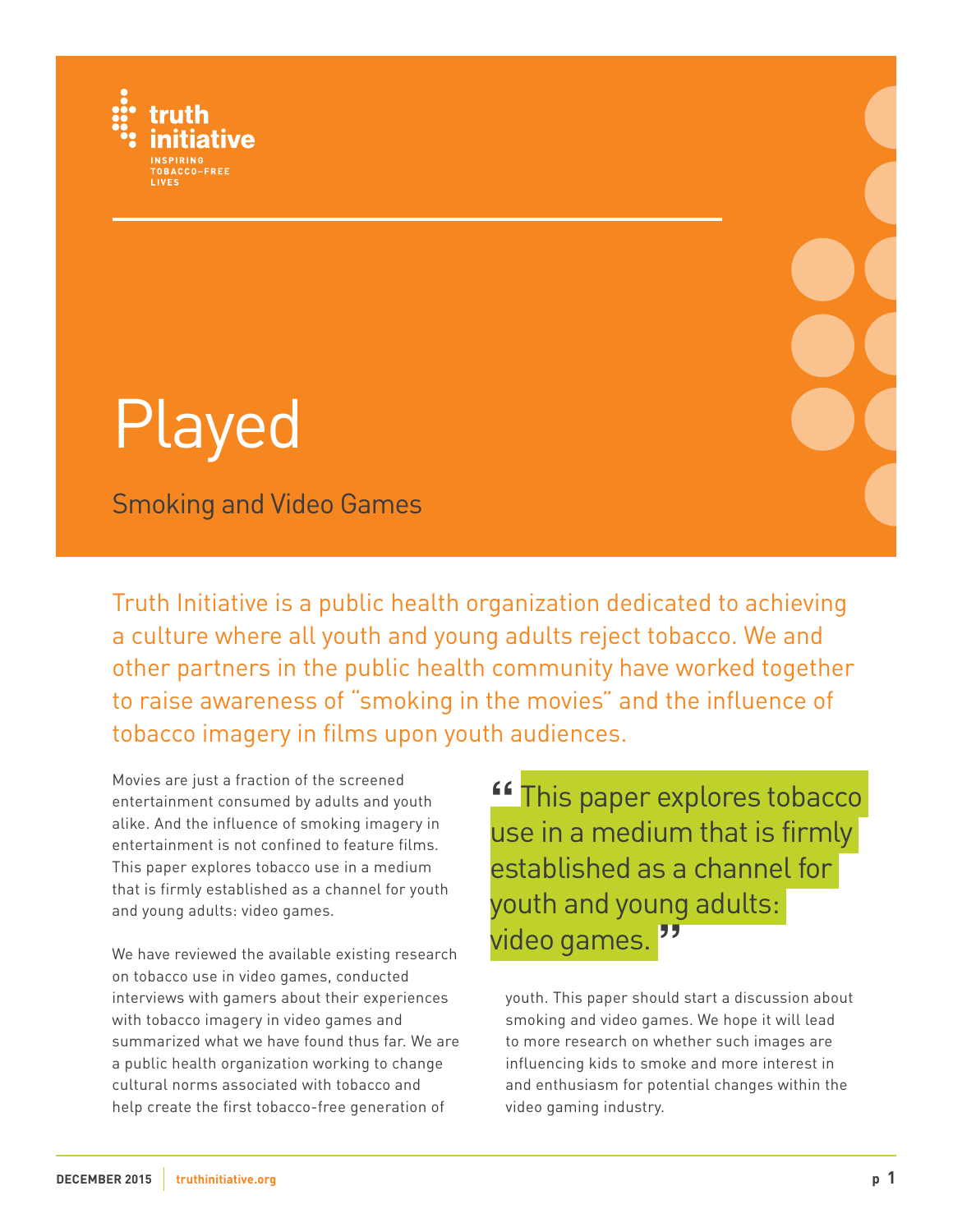

# **IN THIS REPORT**

#### **WHAT YOU SHOULD KNOW ABOUT TOBACCO USE IN VIDEO GAMES:**

- **•** Tobacco use is prevalent in video games played by youth.
- **•** Tobacco use in video games is viewed as making characters "tougher" or "grittier." In some cases, players can choose to make their characters use tobacco, and in other cases, players have no choice about whether their characters use tobacco.
- **•** Tobacco use in video games is likely to promote youth smoking. The U.S. Surgeon General has concluded that exposure to tobacco use in films promotes youth smoking. Video games are likely to work in similar ways.
- **•** Video game content descriptors often fail to mention tobacco use.

#### **WHAT INDIVIDUALS AND ORGANIZATIONS CAN DO TO ENSURE TOBACCO USE IN VIDEO GAMES IS NOT CONTRIBUTING TO YOUTH TOBACCO USE:**

- **•** Monitor the content of games purchased for and used by youth.
- **•** Urge the Entertainment Software Rating Board (ESRB) to rate games containing tobacco with a "Mature" rating and disclose tobacco use in all games where it occurs.
- **•** Call on game developers and publishers to immediately stop including tobacco use and tobacco images in their games, particularly those marketed to or played by youth.



*Screenshot; Bioshock Infinite: Burial at Sea Source: [h](http://bioshock.wikia.com/wiki/)ttp://bioshock.wikia.com/wiki/Elizabeth* 

**"** He'd be smoking a cigar, and it kind of made him look more important and more in charge, you know. He was the coollooking dude, and he's smoking this big cigar, and he's giving orders to his people.**"**

*- Male, 18-21 years old*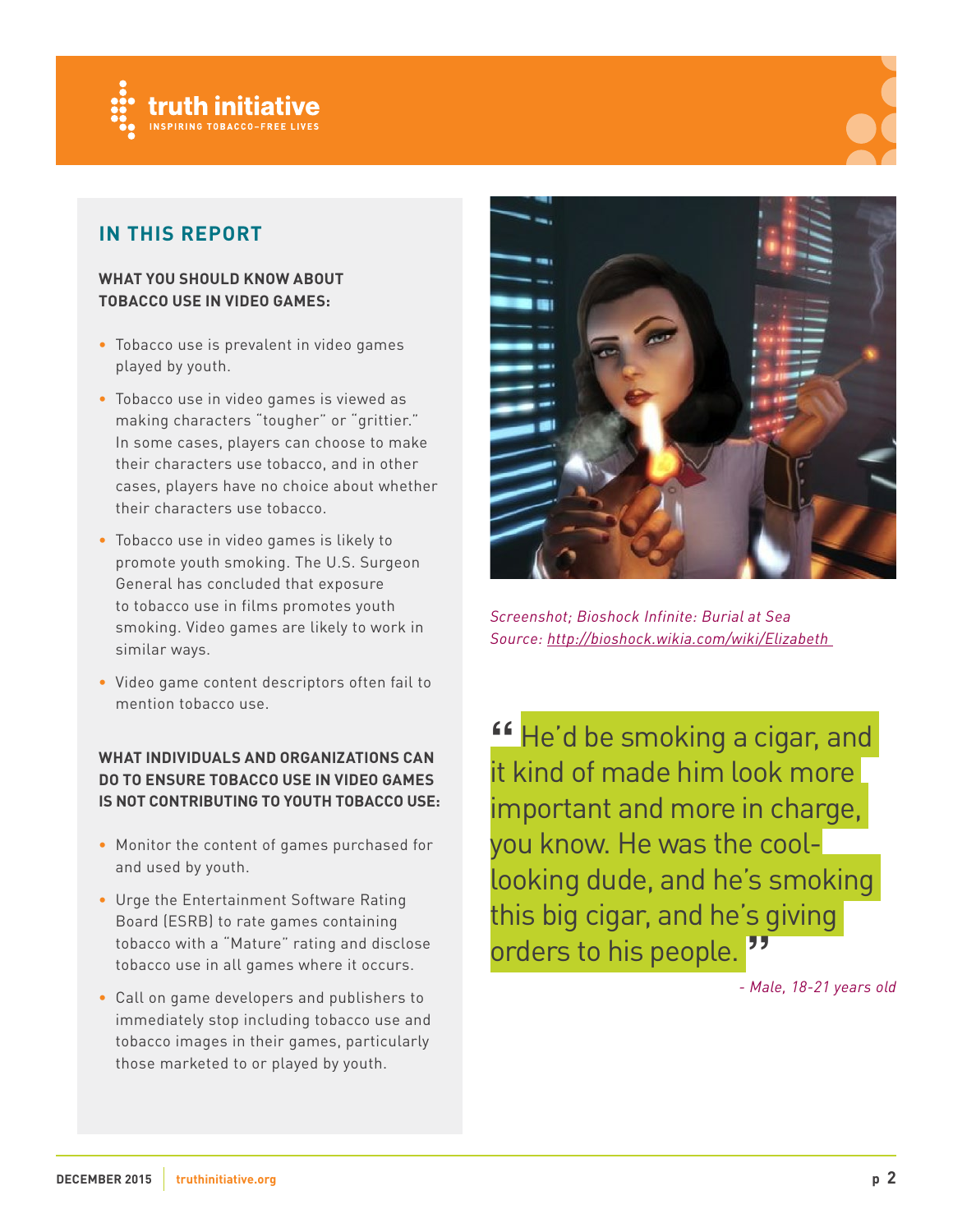



# **BACKGROUND**

According to the 2015 Common Sense Census, American teens aged 13-18 are exposed to an average of nearly nine hours of entertainment media on any given day. Playing video games ranks as the second favorite media activity for teens, and 56% of teens play video, computer or mobile games on any given day. Those teens who play games average two hours and 25 minutes per day. (Figure A) Overall, teens spend more time per day on average playing video, computer or mobile games than using social media.<sup>1</sup>

**"**I mean of course it was very influential because you were seeing it over and over. It's described as cool. It's described as something that grown-ups do, strong men, people who have things in life, careers, things like that. So it did really affect me. **"**

*- Male, 18-21 years old*

We know that entertainment media has a strong influence on tobacco use. In its 2012 monograph on the role of media in tobacco use, the National Cancer Institute (NCI) found that, "media communications play a key role in shaping tobacco-related knowledge, opinions, attitudes and behaviors among individuals and within communities."<sup>2</sup> The Centers for Disease Control and Prevention (CDC) notes that young people are "uniquely susceptible" to these types of influences given their stage of

development.<sup>4</sup> Narratives in entertainment media are persuasive and "provide role models for behaviors, create attitudes and beliefs consistent with the message and generate empathy." $^{\rm 2}$  While the important issue of violence in video games is well-known, few adults may realize how many of the story lines feature tobacco use. These narratives contribute to the perception that smoking is common, and research has found that youth who perceive smoking to be common in media are more likely to smoke.<sup>3</sup>

Advertising is also a key factor in youth tobacco use initiation. $\hbox{}^4$  The depiction of tobacco use in games serves, in effect, as free advertising for tobacco companies. And, as a tobacco company report famously said in 1984, younger adults are the only source of replacement smokers.<sup>5</sup>



*Source: Common Sense. The Common Sense Census: Media Use by Teens and Tweens. 2015.*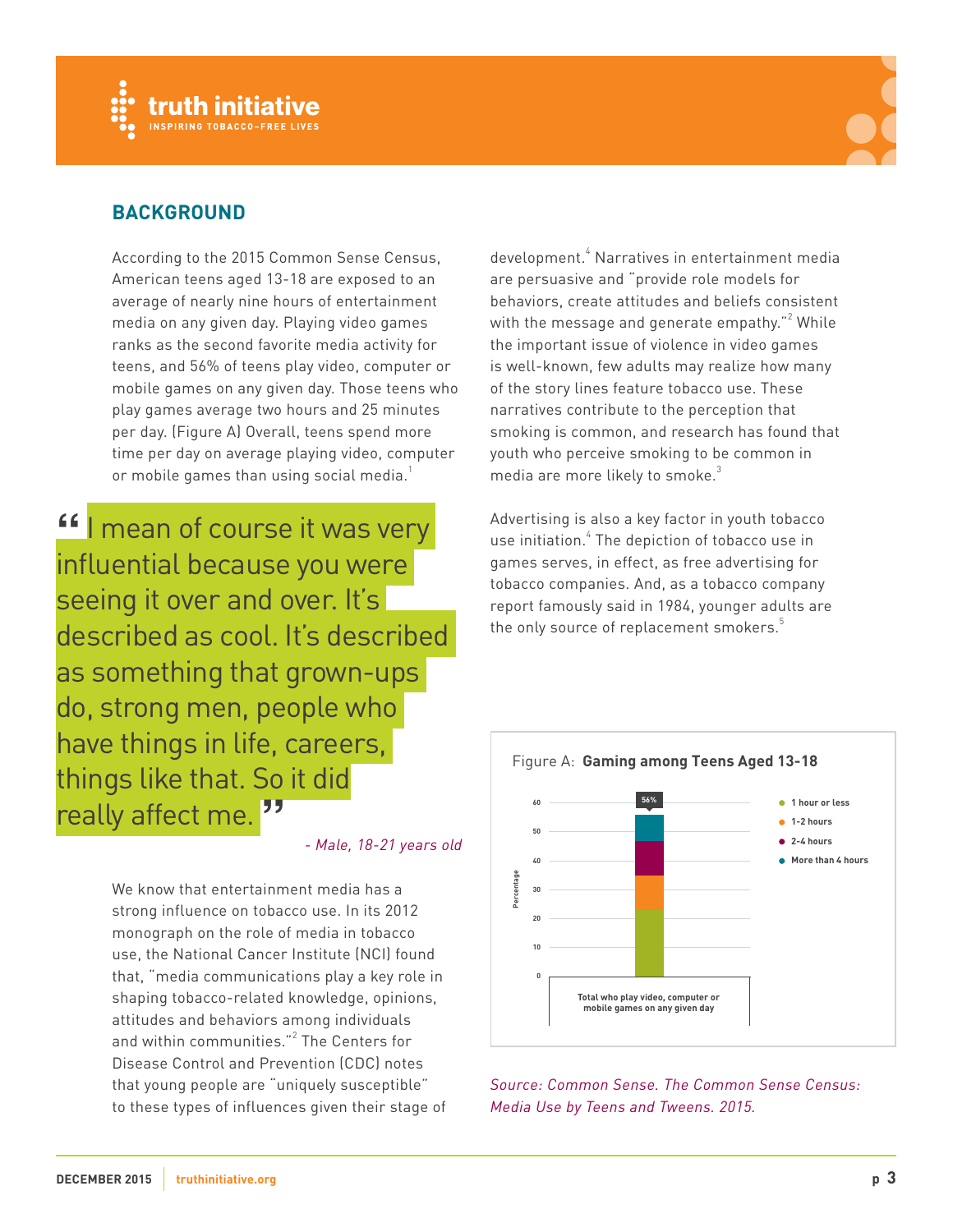



While there is little scientific research to date on the particular question of the impact of tobacco use in video games on youth smoking rates, there is a robust body of research demonstrating that exposure to smoking in movies increases the likelihood that a young person will begin to smoke. $^6$  In fact, 44% of adolescents who start smoking do so because of smoking images they have seen in the movies. $^7$  The relationship between smoking in the movies and youth smoking behavior raises the strong prospect that smoking in video games has a similar influence. This is troubling, since youth spend considerably more time on average playing video games than watching movies in theaters (Figure B). $^8$  The 2015 Common Sense Census also found a dramatic difference between time spent playing video games and time spent going to the movies. $1$ 

## **WHAT WE KNOW**

There is a lot still to be learned about smoking and video games. But we know enough to have serious, well-based concerns. As we will discuss, tobacco products are prevalent in video games, used by the "cool" characters and sometimes by the players themselves in the virtual world of the game and are often not reflected in a game's rating.

**"** Yeah, I've noticed it in a ton of video games that people are always like smoking cigarettes or cigars or something like that.

#### *- Male, 15-17 years old*

First, tobacco use is widespread in video games played by youth. A 2012 study found a steady increase over the past decade in tobacco content in video games rated appropriate for kids as young as 10. For example, of all new games introduced in 2011 that were rated "Everyone 10+" (content generally suitable for ages ten and up), 12.6% featured tobacco. The same study found that between 1994 and 2011, 60 out of 78 large publishers included tobacco imagery in at least one, and often more, of their games rated appropriate for youth.<sup>9</sup>

#### Figure B: **Average Time 8-18 Year Olds Spend Playing Video Games Versus Watching Movies in Theaters on a Typical Day: 1999-2009**



*Source: Kaiser Family Foundation, Generation M2: Media in the Lives of 8-18 Year Olds. 2010.*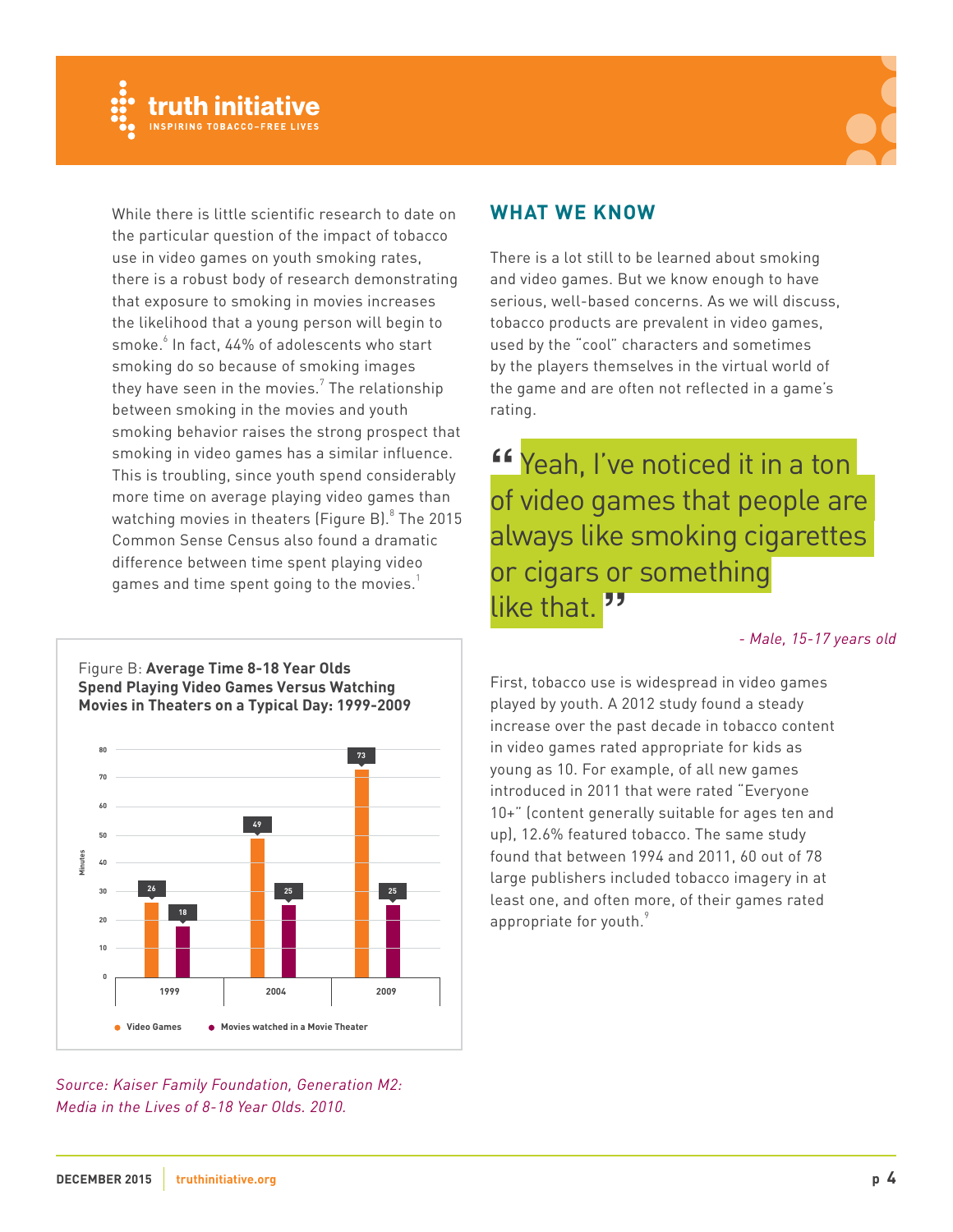





*Screenshot; Starcraft II: Wings of Liberty Source: [http://starcraft.wikia.com/wiki/T-280\\_space\\_](http://starcraft.wikia.com/wiki/T-280_space_construction_vehicle) [construction\\_vehicle](http://starcraft.wikia.com/wiki/T-280_space_construction_vehicle)*

For instance, in the popular game *Starcraft II: Wings of Liberty*, a battlefield game rated "Teen" (content generally suitable for ages 13 and up), three of the 13 soldiers that a player can select smoke. In addition, the only characters in the game capable of doing particular tasks are shown holding a lit cigarette in their mouths with another behind their ears.<sup>10</sup>

In 2015, Truth Initiative commissioned a series of video interviews with 44 teen and young adult "gamers," who all recalled seeing smoking in games on a regular basis. Video game characters smoke in best-selling game franchises such as *Grand Theft Auto, Call of Duty* and *Halo*. More than 100 million copies of games from these franchises featuring tobacco use have been sold. While all are rated "Mature," (content generally suitable for ages 17 and up), they are played by teenagers nationwide. For example, in a survey of more than 9,000 youth and adults across the

U.S., nearly 40% of gamers aged 12-17 have played *Call of Duty: Black Ops,* just one of several games in the *Call of Duty* franchise featuring smoking.<sup>11</sup> Another study of U.S. adolescents found that nearly half (49.5%) reported that their parents allowed them to play Mature-rated games at least occasionally.<sup>12</sup> The gamers who participated in the video interviews described having few restrictions from their parents on the types of video games they played growing up. They also recalled being exposed to smoking in video games when they were as young as 10 or 11 years old.

Second, just as in the movies, tobacco use in video games is often presented in ways that are viewed as positive by youth. In the Truth Initiative video interviews, respondents described smoking characters as "cool," "badass," "tough" and "strong." Tobacco use was viewed as making a character "tougher" or "grittier." Sometimes, tobacco use is given objectively positive qualities in games. For example, in the game *Fallout: New Vegas*, using chewing tobacco provides a player with increased perception and agility.<sup>13</sup> In the best-selling *Assassin's Creed* series, players can purchase and sell tobacco for profit.<sup>14,15</sup> While participants in the interviews said they would not be influenced by video games to use tobacco, they universally believed that younger consumers, particularly those under the age of 15, would be influenced. In fact, many young adult respondents admitted that, when they were younger, viewing smoking in a video game made them want to smoke.

Third, unlike when people watch movies and merely observe tobacco being used, many games feature playable characters that smoke. In *Grand Theft Auto Online*, players can purchase a pack of cigarettes in the game and have their character smoke them.16,17 In some games, players cannot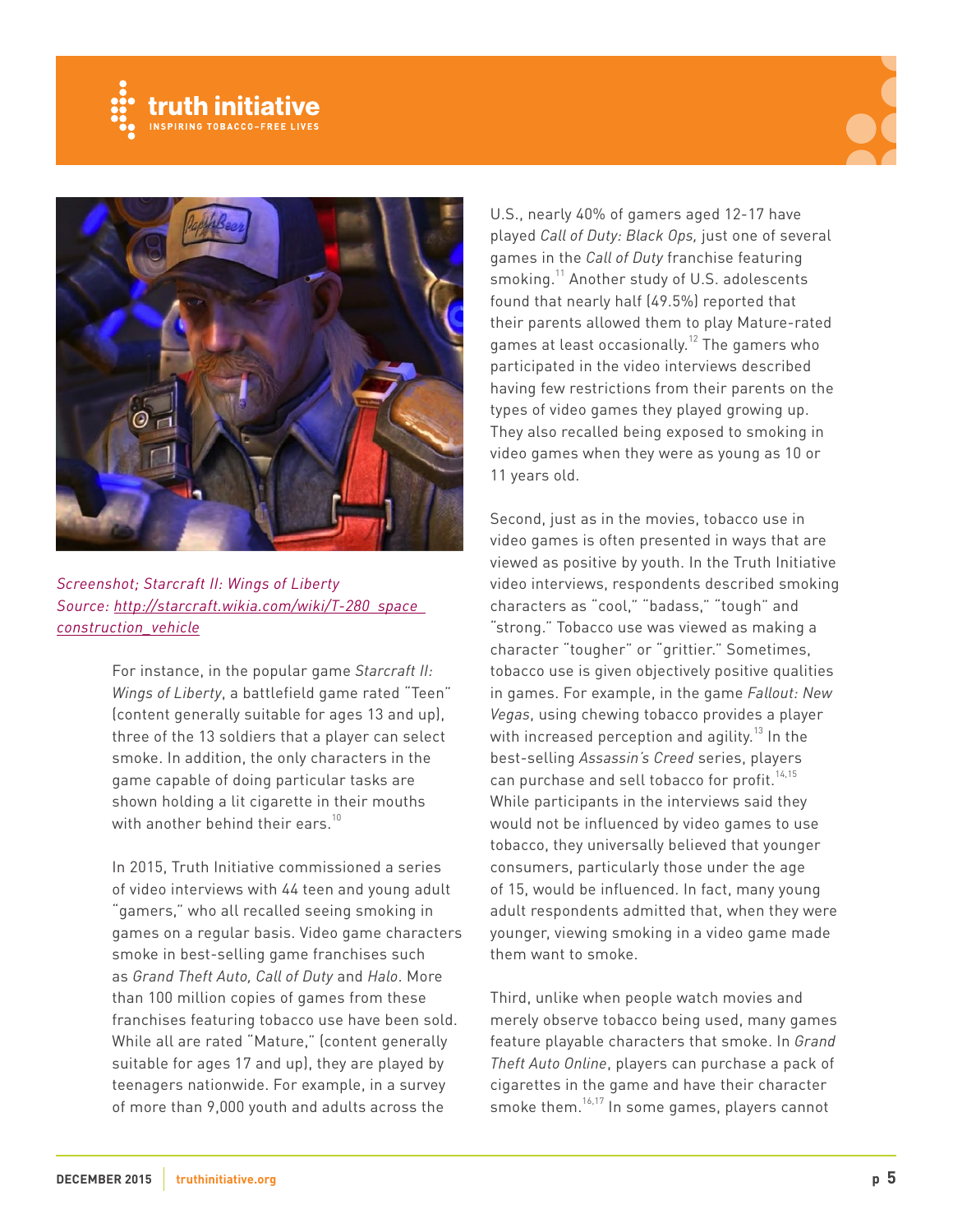





*Screenshot; Call of Duty: Black Ops III Source: <https://www.youtube.com/watch?v=Cfqb1PgPhQI>*

even control whether their characters use tobacco. In *Call of Duty: Black Ops III*, released in November 2015, before the player even starts the game, the first interaction with the protagonist is to watch him or her smoke a cigar while cleaning a gun. $18$ 

Fourth, recent research shows that video game content descriptors often fail to mention tobacco use, making it difficult for parents to monitor games for tobacco imagery. In a 2015 survey, researchers verified tobacco content in 42% of the video games that participants reported playing; however, only 8% of these games had received tobacco warnings from the Entertainment Software Rating Board (ESRB).<sup>19</sup> Created by the Entertainment Software Association in 1994, the ESRB is the gaming industry's self-regulatory organization that rates video games and apps.<sup>20</sup>

### **ESRB RATINGS: A SUMMARY**

The Entertainment Software Rating Board (ESRB) assigns ratings, such as Everyone, Teen and Mature, to video games. It also provides descriptions of the content that factored into each game's rating and interactive elements. The content descriptors are "not intended to be a complete listing of content."

The ESRB uses two different rating processes depending on the game's platform – meaning packaged/boxed games or digitally delivered games:

**1.** For packaged or boxed video games, publishers provide information to the ESRB prior to a game's release regarding "pertinent content, which essentially translates to anything that may factor into the game's rating," including the "most extreme content in the game." Pertinent content also includes "other relevant factors such as context, reward systems and the degree of player control." In addition, publishers provide the ESRB with a DVD, including the pertinent content. A committee of at least three ESRB trained raters, individuals with no ties to the video game industry, reviews the submission and recommends a rating and content descriptors. The ESRB reviews the recommendation and finalizes the rating. After the game is released, ESRB staff "play-tests a variety of games" to verify that the content disclosure was accurate and complete.

**2.** For digitally delivered games, publishers complete a questionnaire regarding content and interactive components. The rating is generated by an automated process based upon the responses to the questionnaire.

*Source: For a full description of the ratings process, visit ESRB. [http://www.esrb.org/ratings/ratings\\_process.aspx](http://www.esrb.org/ratings/ratings_process.aspx)*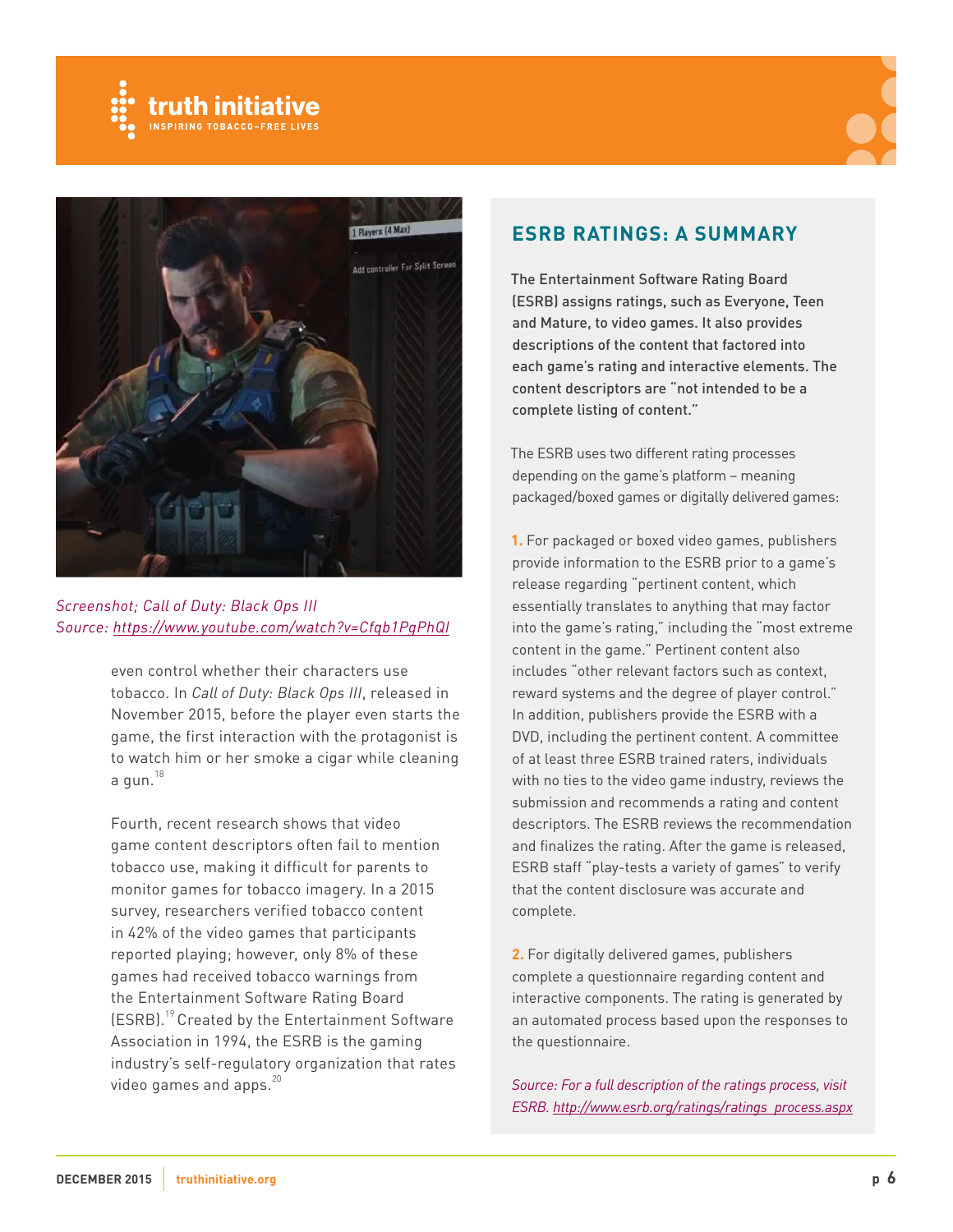



# **GAPS IN KNOWLEDGE**

While we know that tobacco use is frequently depicted in video games, we do not know the precise extent of such depictions; a methodical review of games on the U.S. market has yet to be conducted. $^{21}$  A 2012 paper on the prevalence of tobacco in games found a significant increase in tobacco content since 2005 in games rated for young adolescents, but its conclusions were based on analyzing information from the ESRB, which has been shown to substantially underreport tobacco imagery.<sup>22</sup> Better data need to be collected on the prevalence of smoking in video games.

**"** Parents and adults should recognize that many video games contain tobacco use and be aware that ESRB content descriptors may fail to mention tobacco content, even when it is present in a game. **"**

> We also need to learn more about the relationship between playing video games and smoking, particularly among U.S. adolescents. A 2015 survey found that 26% of males and 22% of females between the ages of 18-24 who play games, also bought cigarettes, but we do not know if or how their smoking behavior is influenced by the games they play.<sup>23</sup> While some studies have found a correlation between video game playing and tobacco use, the results are not consistent across studies. $24,25$  A recent online survey of adults found video game playing to

be more prevalent among smokers, and it also found that smokers reported playing video games more recently and for longer durations.<sup>26</sup> A study of Dutch secondary school students found that boys who used marijuana, tobacco and alcohol were nearly twice as likely to report problematic (i.e., excessive or addictive) video gaming, but did not find a relationship between non-problematic game playing and smoking.<sup>27</sup> A 2011 study of adolescents in California also had mixed results, with video game playing on weekdays positively correlated with tobacco use, but video game playing on weekends negatively correlated.<sup>28</sup> Two other studies found no relationship between tobacco and video game use. $29,30$ 

While we need to better understand whether playing video games featuring tobacco increases the likelihood that a person will begin to smoke, the large body of research on smoking in the movies has established a link between exposure and youth uptake based on research conducted across 14 different countries. $31$  In addition, the advanced graphics, sounds and plots of modern video games make playing them even more engaging and interactive than watching a movie. Even gamers themselves opined in the Truth Initiative interviews that smoking in video games likely influences young people to smoke.

More research, such as a properly designed longitudinal study to measure changes in behavior over time and control for confounding factors, such as race, ethnicity, gender and income, could shed light on the relationship between exposure to tobacco imagery in video games and tobacco use behavior.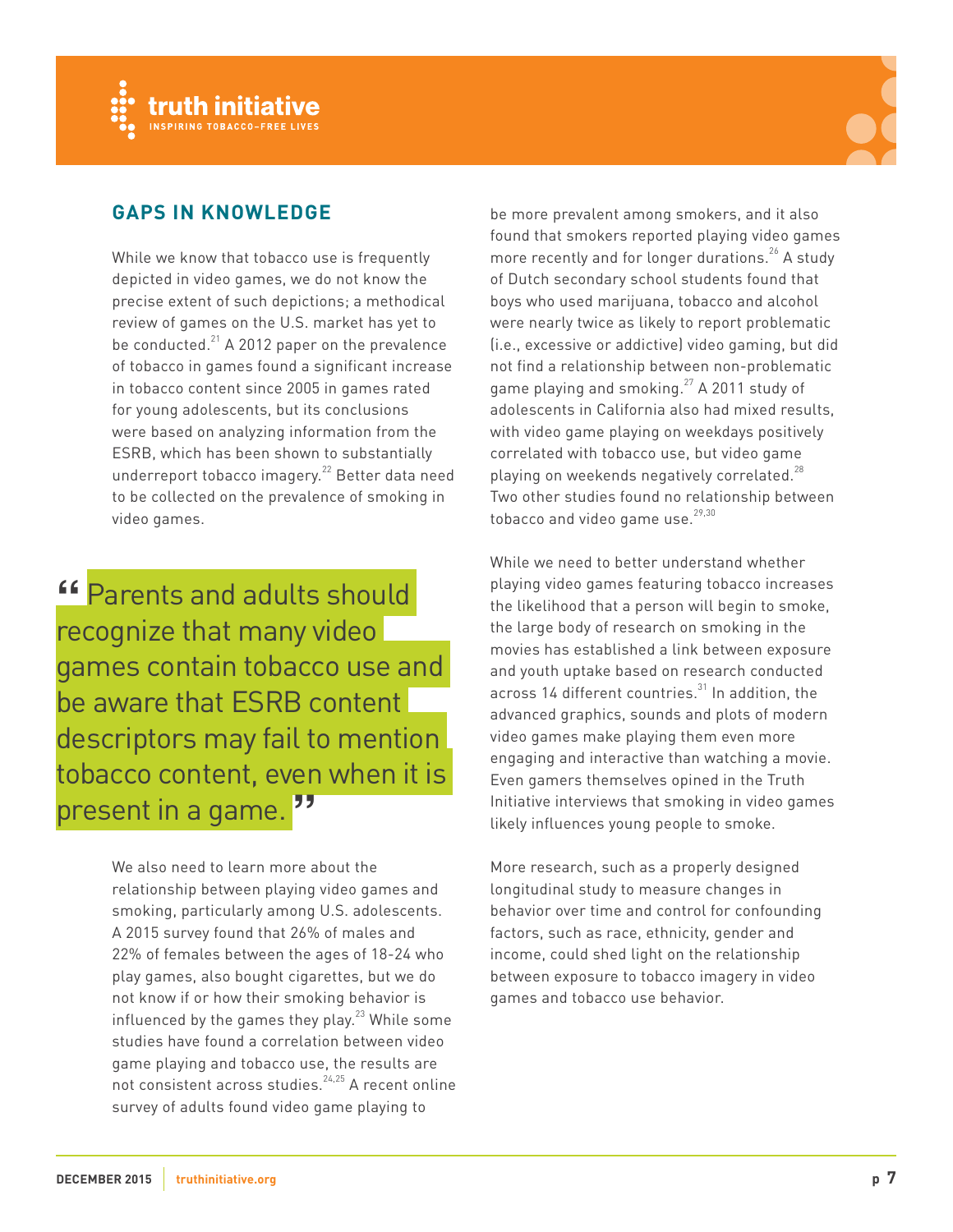



# **ACTION NEEDED**

The current state of knowledge about tobacco use in video games allows us to call for the following steps. Taken together, they will reduce the risk that our kids could be influenced by video games to use tobacco:

- **•** The ESRB should consistently identify and disclose if any game contains tobacco use or tobacco references. We also support the World Health Organization Framework Convention on Tobacco Control guidelines which recommend "a ratings or classification system that takes into account the depiction of tobacco products, use or images in rating or classifying entertainment media products (for example, requiring adult ratings which restrict access of minors) and that ensures that entertainment media aimed at children (including cartoons) do not depict tobacco products, use or imagery."<sup>32</sup>
- **•** Game developers and publishers should stop including tobacco use and tobacco images in their games, particularly those marketed to or played by youth, regardless of their ESRB rating. Given what we know about the effects of smoking in the movies on youth initiation, they should take this step immediately.
- **•** Parents and adults should recognize that many video games contain tobacco use and be aware that ESRB content descriptors may fail to mention tobacco content, even when it is present in a game. We strongly encourage parents and other adults to take this into consideration when purchasing games for tweens and teens.
- **•** Public health advocates should build public and stakeholder awareness about the issue of tobacco use in video games and support

research to learn more about its implications. The public health community should also insist that game developers eliminate tobacco content in video games. Research suggests that pressure on film producers has succeeded in decreasing tobacco imagery in youth-rated movies, and the same efforts should be used to influence game developers and publishers. 33,34

- **•** Public health researchers should conduct more studies of the relationship between video games and tobacco, including longitudinal studies that can help shed light on the question of whether exposure to tobacco use in video games leads to increased use or facilitates progression to regular use of tobacco.
- **•** Policymakers should recognize that the prevalence of tobacco use in video games may undermine public health gains in the reduction of youth tobacco use. Indeed, some research suggests that tobacco content in video games suitable for youth increased during the period of time that tobacco decreased in movies.<sup>35</sup> They should encourage responsible industry practices. Government agencies such as the Centers for Disease Control and Prevention, Food and Drug Administration and National Institutes of Health should undertake in-depth research on the impact of tobacco use imagery in entertainment media, including video games.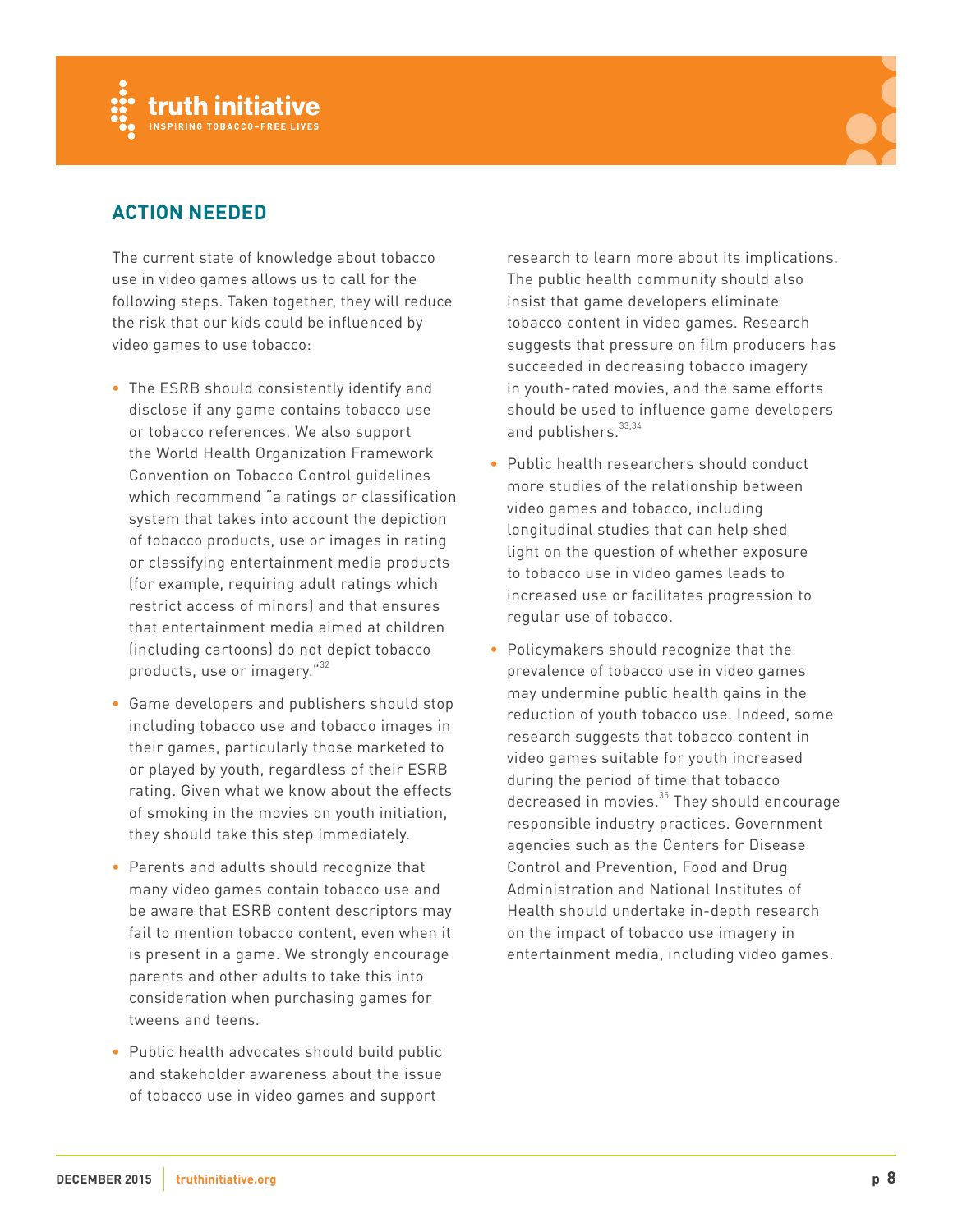



# **REFERENCES**

- 1. Common Sense. *The Common Sense Census: Media Use by Tweens and Teens*. 2015.
- 2. National Cancer Institute. *The Role of Media in Promoting and Reducing Tobacco Use*. U.S. Department of Health and Human Services, National Institutes of Health; 2012.
- 3. Ibid.
- 4. U.S. Department of Health and Human Services. *Preventing tobacco use among youth and young adults: A report of the Surgeon General*. Atlanta, GA: U.S. Department of Health and Human Services, Centers for Disease Control and Prevention, National Center for Chronic Disease Prevention and Health Promotion, Office on Smoking and Health, 2012.
- 5. Burrows DS. Strategic Research report. Younger Adult Smokers: Strategies and opportunities. Truth Tobacco Industry Documents. RJ Reynolds. February 29, 1984. Bates No: 508783540.
- 6. Forsyth SR, Malone RE (2015). Smoking in video games: A systematic review. *Nicotine Tob Res*, published online July 25, 2015, doi:10.1093/ntr/ntv160.
- 7. Millett C, Glantz SA (2010). Assigning an 18 rating to tobacco imagery is essential to reduce youth smoking (editorial). *Thorax*, 65:377-378.
- 8. Kaiser Family Foundation. *Generation M2: Media in the Lives of 8-to 18-Year-Olds*. 2010.
- 9. Barrientos-Gutierrez T, Barrientos-Gutierrez I, Lazcano-Ponce E, Thrasher JF. Tobacco content in video games: 1994–2011. *Lancet Oncol* 2012 March;13(3):237-8.
- 10. Barrientos-Gutierrez T, Barrientos-Gutierrez I, Thrasher J. Video games and the next tobacco frontier: smoking in the Starcraft universe. *Tob Control* 2012;21:443–4.
- 11. Interpret. New Media Measure®. Data from 2012 Q3.
- 12. Hull JG, Brunelle TJ, Prescott AT, Sargent JD. A longitudinal study of risk-glorifying video games and behavioral deviance. *J of Pers and Soc Psych* 2014, Vol. 107, No.2, 300–325.
- 13. Fallout Wiki. Available at [http://fallout.wikia.com/wiki/Coyote\\_tobacco\\_chew](http://fallout.wikia.com/wiki/Coyote_tobacco_chew) [accessed November 12, 2015].
- 14. Trade Assassin's Creed: Liberation HD Game Guide. Available at [http://guides.gamepressure.com/assassinscreedliberationhd/](http://guides.gamepressure.com/assassinscreedliberationhd/guide.asp?ID=23679) [guide.asp?ID=23679](http://guides.gamepressure.com/assassinscreedliberationhd/guide.asp?ID=23679) [accessed November 4, 2015].
- 15. How to Make More Money in Assassin's Creed Rogue: Sell tobacco, renovate buildings and capture Gang HQs in this thriving economy. Available at [http://www.primagames.com/games/assassins-creed-rogue/tips/how-make-more-money-assassins](http://www.primagames.com/games/assassins-creed-rogue/tips/how-make-more-money-assassins-creed-rogue)[creed-rogue](http://www.primagames.com/games/assassins-creed-rogue/tips/how-make-more-money-assassins-creed-rogue) [accessed November 4, 2015].
- 16. GTA Wiki. Smoking.<http://gta.wikia.com/wiki/Smoking> [accessed November 11, 2015].
- <sup>17.</sup> GTA Wiki. Redwood Cigarettes. http://gta.wikia.com/wiki/Redwood Cigarettes [accessed November 11, 2015].
- 18. Infinity Ward. Call of Duty: Black Ops III.
- 19. Forsyth SR, Malone RE. Tobacco imagery in video games: ratings and gamer recall. *Tob Control*. September 14, 2015, doi: 10.1136/ tobaccocontrol-2015-052286.
- 20. Entertainment Software Rating Board. About ESRB. Available at <http://www.esrb.org/about/>
- 21. Barrientos-Gutierrez T, Barrientos-Gutierrez I, Lazcano-Ponce E, Thrasher JF. Tobacco content in video games: 1994–2011. *Lancet Oncol* 2012 March;13(3):237-8.
- 22. Ibid.
- 23. Interpret. New Media Measure®. Data from 2015 Q1.
- 24. Hull JG, Brunelle TJ, Prescott AT, Sargent JD. A longitudinal study of risk-glorifying video games and behavioral deviance. *J of Pers and Soc Psych* 2014, Vol. 107, No. 2, 300-325.
- 25. Forsyth SR, Malone RE (2015). Smoking in video games: A systematic review. *Nicotine Tob Res*, published online July 25, 2015, doi:10.1093/ntr/ntv160.
- 26. Raiff BR, Jarvis BP, Rapoza D. Prevalence of video game use, cigarette smoking, and acceptability of a video game-based smoking cessation intervention among online adults. *Nicotine Tob Re*s 2012; 14, 1453–1457.